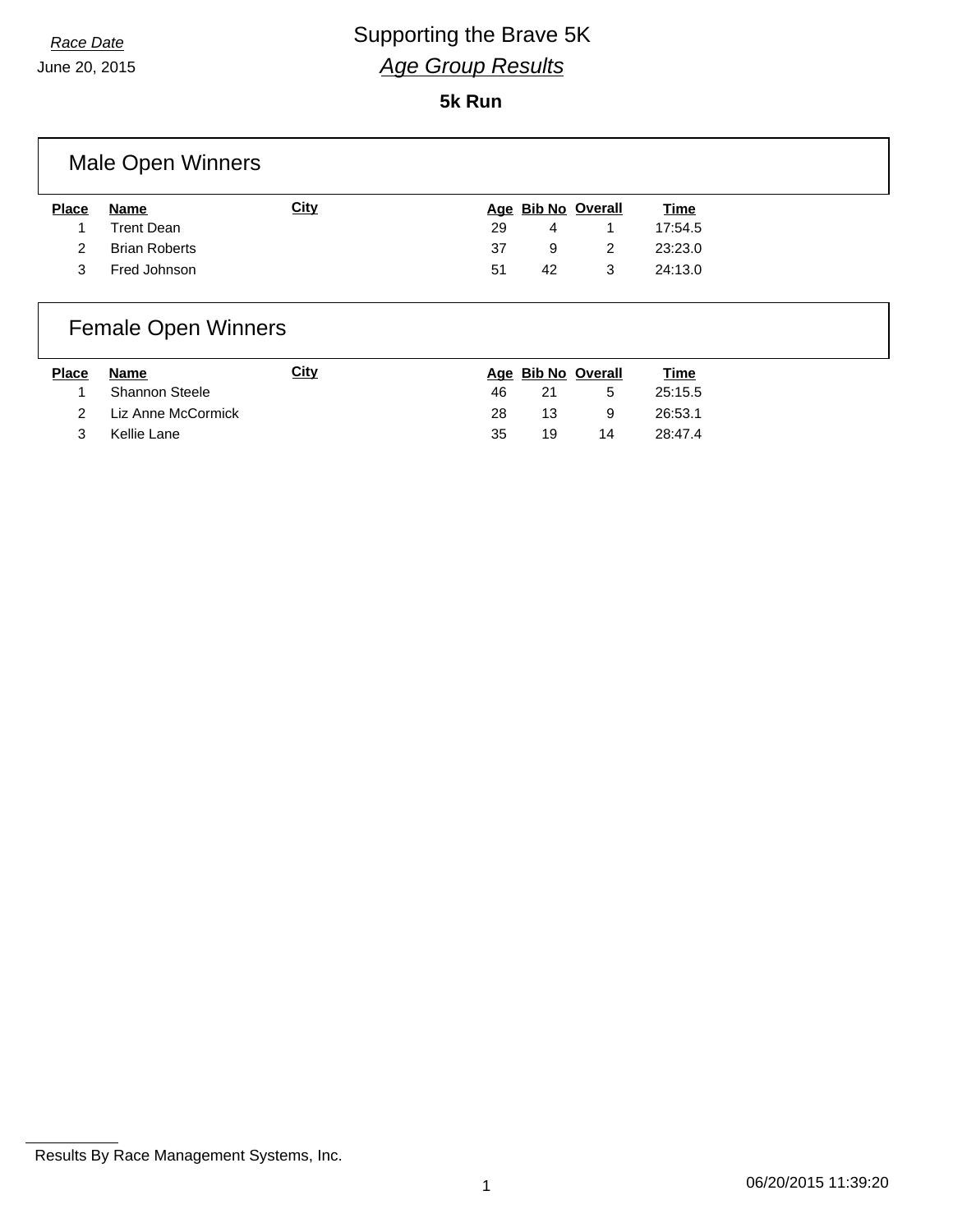## *Race Date* Supporting the Brave 5K *Age Group Results*

#### **5k Run**

|                 | Male 99 and Under       |             |    |                |                    |             |  |
|-----------------|-------------------------|-------------|----|----------------|--------------------|-------------|--|
| <b>Place</b>    | <b>Name</b>             | <b>City</b> |    |                | Age Bib No Overall | <u>Time</u> |  |
|                 | Michael Dempsey         |             | 47 | 22             | 4                  | 25:08.2     |  |
| $\overline{2}$  | Doug Welter             |             | 44 | 10             | 6                  | 25:58.1     |  |
| 3               | Calvin Armstrong        |             | 46 | 24             | 7                  | 26:43.8     |  |
| 4               | James Hopson            |             | 43 | 60             | 8                  | 26:47.3     |  |
| 5               | <b>Timothy McGregor</b> |             | 39 | 31             | 10                 | 26:58.9     |  |
| 6               | Sherrid Griffin, Jr.    |             | 41 | 3              | 11                 | 27:15.3     |  |
| $\overline{7}$  | Jason Bane              |             | 46 | 59             | 12                 | 27:38.5     |  |
| 8               | Erwin Byrd              |             | 32 | 40             | 13                 | 27:48.4     |  |
| 9               | Andre Marshall          |             | 24 | 14             | 15                 | 30:14.0     |  |
| 10              | Kevin Moore             |             | 39 | $\overline{2}$ | 16                 | 31:07.2     |  |
| 11              | David Walker            |             | 50 | 49             | 17                 | 31:51.5     |  |
| 12 <sup>2</sup> | Mark Dendinger          |             | 59 | 38             | 22                 | 33:42.2     |  |
| 13              | <b>Timothy Lewis</b>    |             | 50 | 11             | 26                 | 38:31.3     |  |
| 14              | Robert Wickman          |             | 82 | 39             | 30                 | 43:10.9     |  |
| 15              | Dextrick Lee            |             | 21 | 47             | 31                 | 43:31.2     |  |
| 16              | Joe Kitchens            |             | 70 | 28             | 42                 | 48:23.0     |  |

#### Female 99 and Under

| <b>Place</b>   | Name                  | <b>City</b> |    |    | Age Bib No Overall | <b>Time</b> |
|----------------|-----------------------|-------------|----|----|--------------------|-------------|
| 1              | Jennifer Dendinger    |             | 57 | 37 | 18                 | 32:04.4     |
| $\overline{2}$ | Yolanda Tillman       |             | 43 | 18 | 19                 | 32:09.5     |
| 3              | Monica Cato-Brown     |             | 33 | 20 | 20                 | 33:17.1     |
| 4              | <b>Glynis Ramey</b>   |             | 51 | 52 | 21                 | 33:30.3     |
| 5              | <b>Brittany Berry</b> |             | 24 | 56 | 23                 | 33:52.0     |
| 6              | Latonia Williams      |             | 38 | 8  | 24                 | 34:22.1     |
| 7              | Mary D. Hodges        |             | 63 | 36 | 25                 | 37:31.9     |
| 8              | Jena Thomas           |             | 27 | 23 | 27                 | 40:57.2     |
| 9              | Jennia Hall           |             | 55 | 45 | 28                 | 42:06.8     |
| 10             | Keshia Mallett        |             | 50 | 16 | 29                 | 42:33.7     |
| 11             | Sheletta Mitchell     |             | 42 | 5  | 32                 | 43:38.0     |
| 12             | Wanda Spencer         |             | 41 | 55 | 33                 | 43:45.2     |
| 13             | Lorene Martin         |             | 51 | 54 | 34                 | 45:22.3     |
| 14             | Clara Smith           |             | 49 | 58 | 35                 | 45:24.1     |
| 15             | Sherry Johnson        |             | 50 | 43 | 36                 | 45:34.2     |
| 16             | Janis Cole            |             | 61 | 53 | 37                 | 46:04.1     |
| 17             | Kay Beasley           |             | 44 | 15 | 38                 | 46:47.8     |
| 18             | Timiko Ilion          |             | 32 | 29 | 39                 | 47:22.5     |
| 19             | Latasha Grant         |             | 38 | 30 | 40                 | 47:25.0     |
| 20             | Latricia Griffin      |             | 39 | 41 | 41                 | 48:04.0     |
| 21             | Rose Hall             |             | 55 | 6  | 43                 | 48:23.5     |

Results By Race Management Systems, Inc.